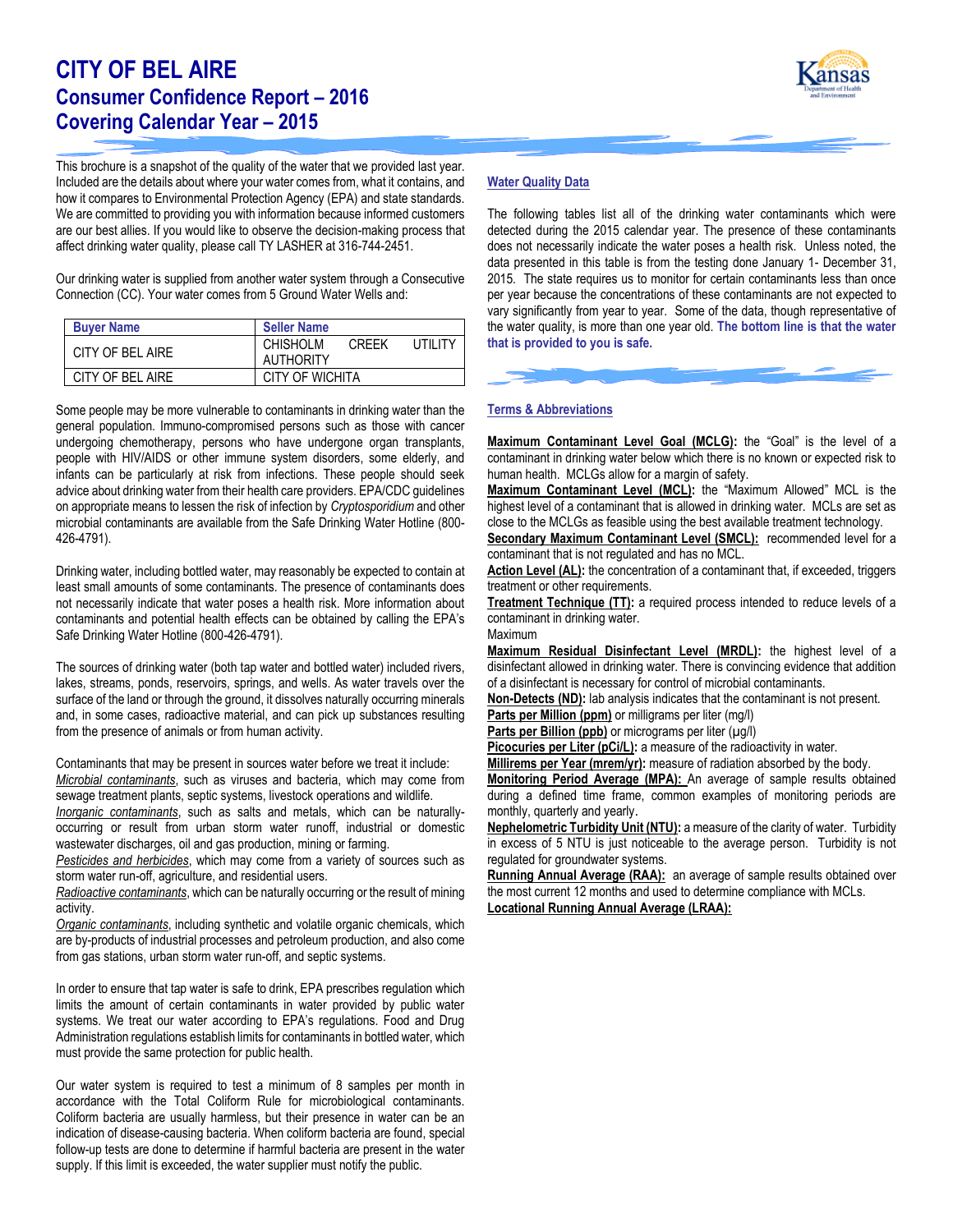## **Testing Results for: CITY OF BEL AIRE**

| <b>B</b> 20<br>robiologica.<br><b>MIC</b> | <b>Result</b>                                                      | ™∪⊾ | MCL | <b>Source</b> '<br>I vbica |
|-------------------------------------------|--------------------------------------------------------------------|-----|-----|----------------------------|
| No<br>Results were<br>Detected<br>⊢ound   | <sup>5</sup> 2015<br>r Year of<br>Calenda <sup>®</sup><br>∣ in the |     |     |                            |

| <b>Disinfection Byproducts</b>   | <b>Monitoring</b><br><b>Period</b> | Your<br><b>Highest</b><br><b>RAA</b> | Range<br>(low/high) | Unit | <b>MCL</b> | <b>MCLG</b> | <b>Typical Source</b>                     |
|----------------------------------|------------------------------------|--------------------------------------|---------------------|------|------------|-------------|-------------------------------------------|
| TOTAL HALOACETIC ACIDS<br>(HAA5) | 2015                               |                                      | $2.7 - 11$          | ppb  | 60         |             | By-product of drinking water disinfection |
| <b>TTHM</b>                      | 2015                               | 21                                   | $11 - 21$           | ppb  | 80         |             | By-product of drinking water chlorination |
|                                  |                                    |                                      |                     |      |            |             |                                           |

| Lead and Copper              | <b>Monitoring</b><br><b>Period</b> | 90 <sup>th</sup><br><b>Percentile</b> | Range<br>(low/high) | <b>Unit</b> | <b>AL</b> | <b>Sites</b><br>Over AL | <b>Typical Source</b>           |
|------------------------------|------------------------------------|---------------------------------------|---------------------|-------------|-----------|-------------------------|---------------------------------|
| <b>FREE</b><br><b>COPPER</b> | 2015<br>2013<br>ີ -                | 0.13                                  | $0.0022 - 0.41$     | ppm         | . . ب     |                         | Corrosion of household plumbing |
| LEAD                         | 2015<br>2013                       | $\sim$<br>.9                          | . പ<br>-<br>ں.      | ppb         |           |                         | Corrosion of household plumbing |

If present, elevated levels of lead can cause serious health problems, especially for pregnant women and young children. Lead in drinking water is primarily from materials and components associated with service lines and home plumbing. Your water system is responsible for providing high quality drinking water, but cannot control the variety of materials used in plumbing components. When your water has been sitting for several hours, you can minimize the potential for lead exposure by flushing your tap for 30 seconds to 2 minutes before using water for drinking or cooking. If you are concerned about lead in your water, you may wish to have your water tested. Information on lead in drinking water, testing methods, and steps you can take to minimize exposure is available from the Safe Drinking Water Hotline or a[t http://www.epa.gov/safewater/lead.](http://www.epa.gov/safewater/lead)

During the 2015 calendar year, we had no violation(s) of drinking water regulations.

Some or all of our drinking water is supplied from another water system. The table below lists all of the drinking water contaminants, which were detected during the 2015 calendar year from the water systems that we purchase drinking water from.

| <b>Regulated</b><br><b>Contaminants</b> | <b>Collection</b><br><b>Date</b> | <b>Water</b><br><b>System</b>                        | Your<br><b>Highest</b><br>Value | Range<br>(low/high) | <b>Unit</b> | <b>MCL</b> | <b>MCLG</b> | <b>Typical Source</b>                                               |  |
|-----------------------------------------|----------------------------------|------------------------------------------------------|---------------------------------|---------------------|-------------|------------|-------------|---------------------------------------------------------------------|--|
| <b>ARSENIC</b>                          | 4/19/2015                        | CHISHOLM CREEK UTILITY<br><b>AUTHORITY</b>           | 1.6                             | 1.6                 | ppb         | 10         | 0           | Erosion<br>natural<br>οf<br>deposits                                |  |
| <b>ATRAZINE</b>                         | 7/27/2015                        | CHISHOLM CREEK UTILITY<br><b>AUTHORITY</b>           | 1.2                             | 1.2                 | ppb         | 3          | 3           | herbicide<br>Runoff<br>from<br>used on row crops                    |  |
| <b>BARIUM</b>                           | 5/11/2015                        | CITY OF WICHITA                                      | 0.063                           | 0.063               | ppm         | 2          | 2           | metal<br>Discharge<br>from<br>refineries                            |  |
| <b>CHROMIUM</b>                         | 4/19/2015                        | CHISHOLM CREEK UTILITY<br><b>AUTHORITY</b>           | 2.5                             | 2.5                 | ppb         | 100        | 100         | Discharge from steel and<br>pulp mills                              |  |
| <b>FLUORIDE</b>                         | 5/11/2015                        | <b>CITY OF WICHITA</b>                               | 0.3                             | 0.3                 | ppm         | 4          | 4           | Natural deposits; Water<br>additive which promotes<br>strong teeth. |  |
| <b>NITRATE</b>                          | 4/19/2015                        | CREEK UTILITY<br><b>CHISHOLM</b><br><b>AUTHORITY</b> | 1.4                             | $0.99 - 1.4$        | ppm         | 10         | 10          | Runoff from fertilizer use                                          |  |
| <b>SELENIUM</b>                         | 4/19/2015                        | CHISHOLM CREEK UTILITY<br><b>AUTHORITY</b>           | 6.1                             | 6.1                 | ppb         | 50         | 50          | Erosion<br>οf<br>natural<br>deposits                                |  |